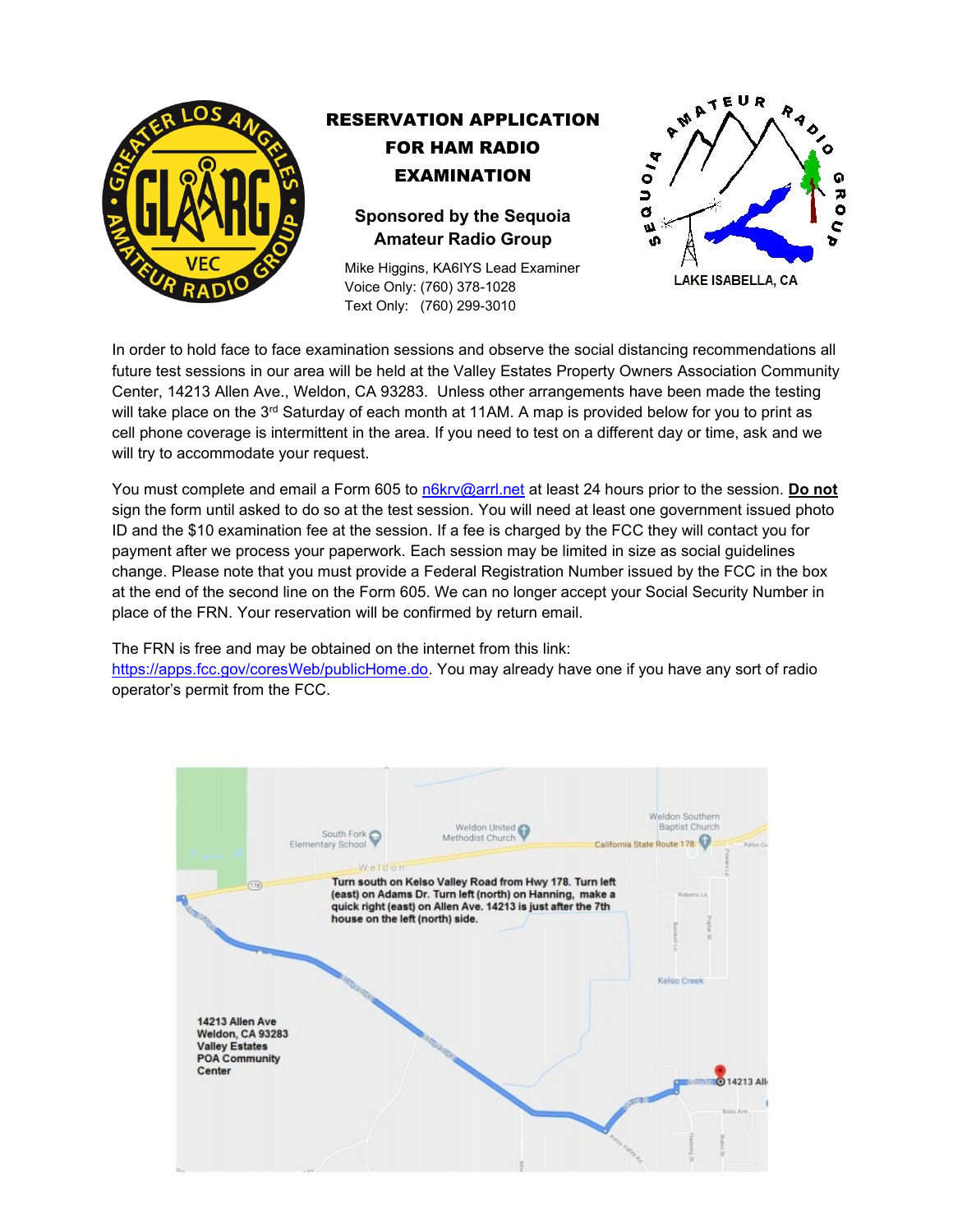## **NCVEC QUICK-FORM 605 APPLICATION AMATEUR OPERATOR/PRIMARY STATION LICENSE**

### **SECTION 1 - TO BE COMPLETED BY APPLICANT**

| Instructions on how to emplete this form are on the following page                                                                                                                                                                                                                                                                                                                                                                                                                                                                                                                      |                                                                 |                                                         |  |                                      |      |                                                                                                    |                                        |  |
|-----------------------------------------------------------------------------------------------------------------------------------------------------------------------------------------------------------------------------------------------------------------------------------------------------------------------------------------------------------------------------------------------------------------------------------------------------------------------------------------------------------------------------------------------------------------------------------------|-----------------------------------------------------------------|---------------------------------------------------------|--|--------------------------------------|------|----------------------------------------------------------------------------------------------------|----------------------------------------|--|
| <b>NCVEC QUICK-FORM 605 APPLICATION</b><br><b>AMATEUR OPERATOR/PRIMARY STATION LICENSE</b>                                                                                                                                                                                                                                                                                                                                                                                                                                                                                              |                                                                 |                                                         |  |                                      |      |                                                                                                    |                                        |  |
| <b>SECTION 1 - TO BE COMPLETED BY APPLICANT</b>                                                                                                                                                                                                                                                                                                                                                                                                                                                                                                                                         |                                                                 |                                                         |  |                                      |      |                                                                                                    |                                        |  |
| <b>PRINT LAST NAME</b>                                                                                                                                                                                                                                                                                                                                                                                                                                                                                                                                                                  |                                                                 | SUFFIX (Jr., Sr.) FIRST NAME                            |  |                                      | M.I. | STATION CALL SIGN (IF LICENSED)                                                                    |                                        |  |
| MAILING ADDRESS (Number and Street or P.O. Box)                                                                                                                                                                                                                                                                                                                                                                                                                                                                                                                                         |                                                                 |                                                         |  |                                      |      | FEDERAL REGISTRATION NUMBER (FRN) - <b>KNOWK,</b><br>T <del>NEW SOSIAL SECORITY NUMBER (SSN)</del> |                                        |  |
| <b>CITY</b>                                                                                                                                                                                                                                                                                                                                                                                                                                                                                                                                                                             |                                                                 |                                                         |  | STATE CODE ZIP CODE (5 or 9 Numbers) |      | DAYTIME TELEPHONE NUMBER (Include Area Code)                                                       |                                        |  |
| E-MAIL ADDRESS (MANDATORY TO RECEIVE LICENSE NOTIFICAION EMAIL FROM FCC)                                                                                                                                                                                                                                                                                                                                                                                                                                                                                                                |                                                                 |                                                         |  |                                      |      |                                                                                                    |                                        |  |
| <b>Basic Qualification Question:</b>                                                                                                                                                                                                                                                                                                                                                                                                                                                                                                                                                    |                                                                 |                                                         |  |                                      |      |                                                                                                    |                                        |  |
| Has the Applicant or any party to this application, or any party directly or indirectly controlling the Applicant, ever been convicted of a<br>felony by any state or federal court? $\Box$ YES                                                                                                                                                                                                                                                                                                                                                                                         |                                                                 | $\Box$ NO                                               |  |                                      |      |                                                                                                    |                                        |  |
| If "YES", see "FCC BASIC QUALIFICATION QUESTION INSTRUCTIONS AND PROCEDURES" on the back of this form.                                                                                                                                                                                                                                                                                                                                                                                                                                                                                  |                                                                 |                                                         |  |                                      |      |                                                                                                    |                                        |  |
| <b>I HEREBY APPLY FOR</b> (Make an X in the appropriate box(es)):                                                                                                                                                                                                                                                                                                                                                                                                                                                                                                                       |                                                                 |                                                         |  |                                      |      | <b>CHANGE</b> my mailing address to above address                                                  |                                        |  |
| <b>EXAMINATION</b> for a new license grant<br><b>CHANGE</b> my station call sign systematically                                                                                                                                                                                                                                                                                                                                                                                                                                                                                         |                                                                 |                                                         |  |                                      |      |                                                                                                    |                                        |  |
| <b>EXAMINATION</b> for upgrade of my license class                                                                                                                                                                                                                                                                                                                                                                                                                                                                                                                                      |                                                                 |                                                         |  |                                      |      | Applicant's Initials: To Confirm                                                                   |                                        |  |
| <b>CHANGE</b> my name on my license to my new name                                                                                                                                                                                                                                                                                                                                                                                                                                                                                                                                      |                                                                 |                                                         |  |                                      |      | <b>RENEWAL</b> of my license grant                                                                 |                                        |  |
| Former Name:<br>(Last name) (Suffix)<br>(First name)                                                                                                                                                                                                                                                                                                                                                                                                                                                                                                                                    |                                                                 |                                                         |  |                                      |      | Exp. Date: <u>_____________________</u>                                                            |                                        |  |
| Do you have another license application on file                                                                                                                                                                                                                                                                                                                                                                                                                                                                                                                                         |                                                                 | (MI)                                                    |  | PURPOSE OF OTHER APPLICATION         |      |                                                                                                    | PENDING FILE NUMBER (FOR VEC USE ONLY) |  |
| with the FCC which has not been acted upon?                                                                                                                                                                                                                                                                                                                                                                                                                                                                                                                                             |                                                                 |                                                         |  |                                      |      |                                                                                                    |                                        |  |
| I certify that:<br>I waive any claim to the use of any particular frequency regardless of prior use by license or otherwise;<br>All statements and attachments are true, complete and correct to the best of my knowledge and belief and are made in good faith;<br>I am not a representative of a foreign government;<br>I am not subject to a denial of Federal benefits pursuant to Section 5301of the Anti-Drug Abuse Act of 1988, 21 U.S.C. § 862;<br>The construction of my station will NOT be an action which is likely to have a significant envir<br>of OST/OET Bulletin #65. |                                                                 |                                                         |  |                                      |      |                                                                                                    |                                        |  |
| <b>Signature of Applicant:</b>                                                                                                                                                                                                                                                                                                                                                                                                                                                                                                                                                          |                                                                 |                                                         |  |                                      |      |                                                                                                    |                                        |  |
| X                                                                                                                                                                                                                                                                                                                                                                                                                                                                                                                                                                                       |                                                                 |                                                         |  |                                      |      | Date Signed:                                                                                       |                                        |  |
| <b>SECTION 2 - TO BE COMPLETED BY ALL ADMINISTERING VES</b>                                                                                                                                                                                                                                                                                                                                                                                                                                                                                                                             |                                                                 |                                                         |  |                                      |      |                                                                                                    |                                        |  |
| Applicant is qualified for operator license class:                                                                                                                                                                                                                                                                                                                                                                                                                                                                                                                                      |                                                                 |                                                         |  |                                      |      | DATE OF EXAMINATION SESSION                                                                        |                                        |  |
| NO NEW LICENSE OR UPGRADE WAS EARNED                                                                                                                                                                                                                                                                                                                                                                                                                                                                                                                                                    |                                                                 |                                                         |  |                                      |      | <b>EXAMINATION SESSION LOCATION</b>                                                                |                                        |  |
| <b>TECHNICIAN</b><br>Element 2                                                                                                                                                                                                                                                                                                                                                                                                                                                                                                                                                          |                                                                 |                                                         |  |                                      |      | <b>VEC ORGANIZATION</b>                                                                            |                                        |  |
| <b>GENERAL</b><br>Elements 2 and 3                                                                                                                                                                                                                                                                                                                                                                                                                                                                                                                                                      |                                                                 |                                                         |  |                                      |      |                                                                                                    |                                        |  |
| <b>AMATEUR EXTRA</b> Elements 2, 3 and 4                                                                                                                                                                                                                                                                                                                                                                                                                                                                                                                                                |                                                                 |                                                         |  |                                      |      | <b>VEC RECEIPT DATE</b>                                                                            |                                        |  |
| I CERTIFY THAT I HAVE COMPLIED WITH THE ADMINISTERING VE REQUIRMENTS IN PART 97 OF THE<br>COMMISSION'S RULES AND WITH THE INSTRUCTIONS PROVIDED BY THE COORDINATING VEC AND THE FCC.                                                                                                                                                                                                                                                                                                                                                                                                    |                                                                 |                                                         |  |                                      |      |                                                                                                    |                                        |  |
| 1st VEs NAME (Print First, MI, Last, Suffix)                                                                                                                                                                                                                                                                                                                                                                                                                                                                                                                                            |                                                                 | VEs STATION CALL SIGN   VEs SIGNATURE (Must match name) |  |                                      |      |                                                                                                    | <b>DATE SIGNED</b>                     |  |
| 2nd VEs NAME (Print First, MI, Last, Suffix)                                                                                                                                                                                                                                                                                                                                                                                                                                                                                                                                            | VEs STATION CALL SIGN   VEs SIGNATURE (Must match name)         |                                                         |  |                                      |      |                                                                                                    | <b>DATE SIGNED</b>                     |  |
| 3rd VEs NAME (Print First, MI, Last, Suffix)                                                                                                                                                                                                                                                                                                                                                                                                                                                                                                                                            | <b>VEs STATION CALL SIGN</b><br>VEs SIGNATURE (Must match name) |                                                         |  |                                      |      |                                                                                                    | <b>DATE SIGNED</b>                     |  |